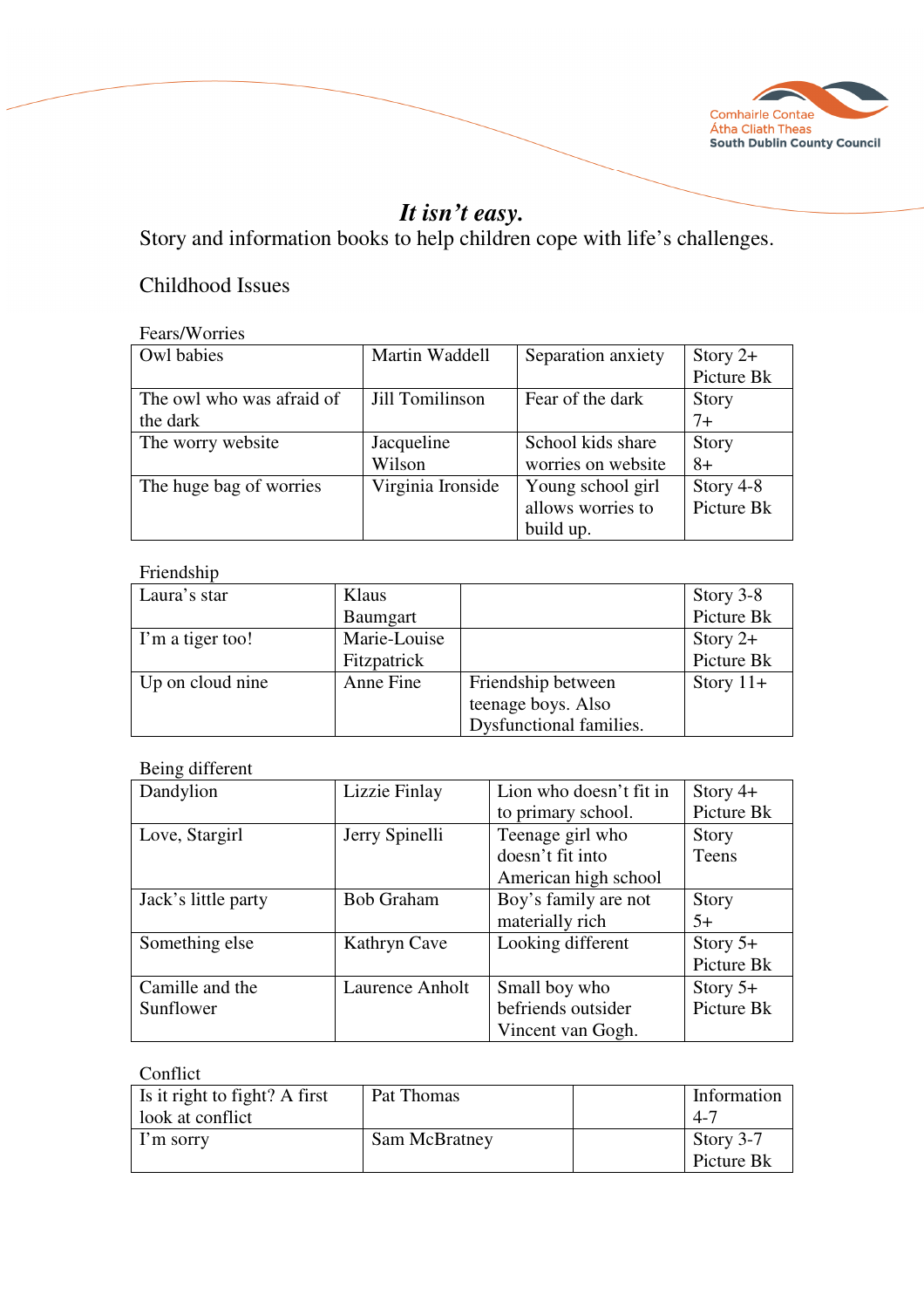| <b>Bullying</b>          |                       |                        |               |
|--------------------------|-----------------------|------------------------|---------------|
| The rainbow club         | <b>Annette Aubrey</b> | Understanding          | Story $4+$    |
|                          |                       | <b>Bullying QED</b>    | Picture Bk    |
| Hugo and the bully frogs | Francesca Simon       |                        | Story 3-7     |
|                          |                       |                        | Picture Bk    |
| <b>Bullying</b>          | Michele Elliot        | <b>Wise Guides</b>     | Information   |
|                          |                       |                        | Teens         |
| Willy the champ          | <b>Anthony Browne</b> |                        | Story 4+      |
|                          |                       |                        | Picture Bk    |
| Willy the wimp           | <b>Anthony Browne</b> |                        | Story 4+      |
|                          |                       |                        | Picture Bk    |
| Taking the cat's way     | Jan Mark              | Boy bullying girl.     | Story 6+      |
| home                     |                       |                        |               |
| Lady long-legs           | Jan Mark              | Girl bullying girl.    | Story 6+      |
| Indigo's star            | <b>Hilary McKay</b>   | Boy being bullied at   | Story $10+$   |
|                          |                       | school.                |               |
| Monkey                   | Veronica Bennett      | Boy who is bullied at  | Story $12+$   |
|                          |                       | school volunteers to   |               |
|                          |                       | visit a severely       |               |
|                          |                       | disabled patient.      |               |
| Malarkey                 | Keith Gray            | Fast paced thriller    | Story         |
|                          |                       | about hierarchy in     | Teens         |
|                          |                       | high school.           |               |
| Krindlekrax              | Philip Ridley         | Overcoming a bully.    | Play of       |
|                          |                       |                        | story $8+$    |
| The Time Apprentice      | Val Tyler             | Power, bullying and    | Story         |
|                          |                       | prejudice.             | $10+$         |
| Bullies and gangs        | Julie Johnson         | Thoughts and           | Information   |
|                          |                       | Feelings series        | $7-10$ years. |
| Stop picking on me. A    | Pat Thomas            | A First Look At series | Information   |
| first look at bullying.  |                       |                        | $4 - 8$       |
| I feel bullied           | Jen Green             | Your Feelings series   | Information   |
|                          |                       |                        | $4 - 8$       |
| Is it because?           | <b>Tony Ross</b>      | Humorous look at       | Story $4+$    |
|                          |                       | why a child is a bully | Picture Bk    |

### Racism

| The skin I'm in. A first | Pat Thomas  | Information |
|--------------------------|-------------|-------------|
| look at racism           |             | 4-8         |
| Elmer and the stranger   | David McKee | Story 3-8   |
|                          |             | Picture Bk  |

### Refugees

| Eye of the wolf          | Daniel Pennac  | Refugees           | Story      |
|--------------------------|----------------|--------------------|------------|
|                          |                |                    | $9+$       |
| Under the persimmon tree | Suzanne Fisher | Refugees           | Story      |
|                          | <b>Staples</b> |                    | Teens      |
| The colour of home       | Mary Hoffman   | Young boy, refugee | Story $6+$ |
|                          |                | from Somalia       | Picture Bk |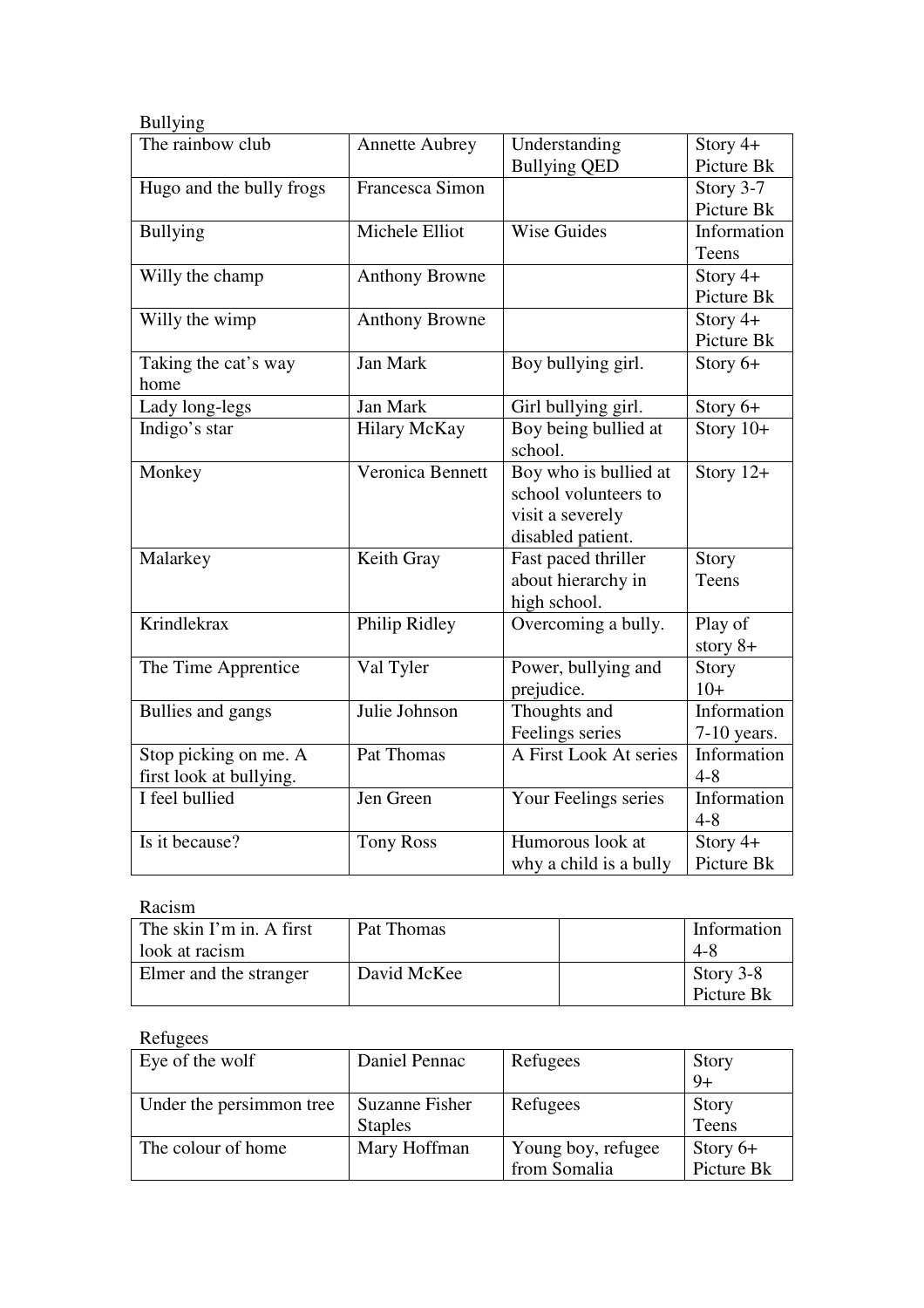# Family Issues

### New Baby

| Title                   | Author                 |              |            |
|-------------------------|------------------------|--------------|------------|
| Za-Za's baby brother    | Lucy Cousins           |              | Story $2+$ |
|                         |                        |              | Picture Bk |
| Brand new baby          | <b>Bob Graham</b>      |              | Story $3+$ |
|                         |                        |              | Picture Bk |
| Here come the babies    | Catherine and Laurence |              | Story $2+$ |
|                         | Anholt                 |              | Picture Bk |
| Dear baby. Letters from | Sarah Sullivan         | Also sibling | Story 4-8  |
| your big brother        |                        | rivalry      | Picture Bk |

### Toddler 'issues'

| I want my dummy             | Tony Ross         | Story $2-5$ |
|-----------------------------|-------------------|-------------|
|                             |                   | Picture Bk  |
| The red woollen blanket     | <b>Bob Graham</b> | Story $3-6$ |
|                             |                   | Picture Bk  |
| Get into bed! A story about | Virginia Miller   | Story $1+$  |
| going to sleep              |                   | Picture Bk  |
| Eat your dinner! A story    | Virginia Miller   | Story $1+$  |
| about table manners         |                   | Picture Bk  |

### Toilet Training

| On your potty! A story | Virginia Miller         | Bear learning to | Story $2+$ |
|------------------------|-------------------------|------------------|------------|
| about toilet training  |                         | use potty        | Picture Bk |
| Time to pee!           | Mo Willems              | <b>Humorous</b>  | Story $2+$ |
|                        |                         |                  | Picture Bk |
| Potty poo-poo wee-wee! | <b>Colin McNaughton</b> | Dinosaur who     | Story $2+$ |
|                        |                         | wont use potty   | Picture Bk |

### Sibling Rivalry

| You're all my favourites | Sam McBratney  |          | Story $2+$ |
|--------------------------|----------------|----------|------------|
|                          |                |          | Picture bk |
| Dear baby                | Sarah Sullivan | Also new | Story $4+$ |
|                          |                | baby     | Picture bk |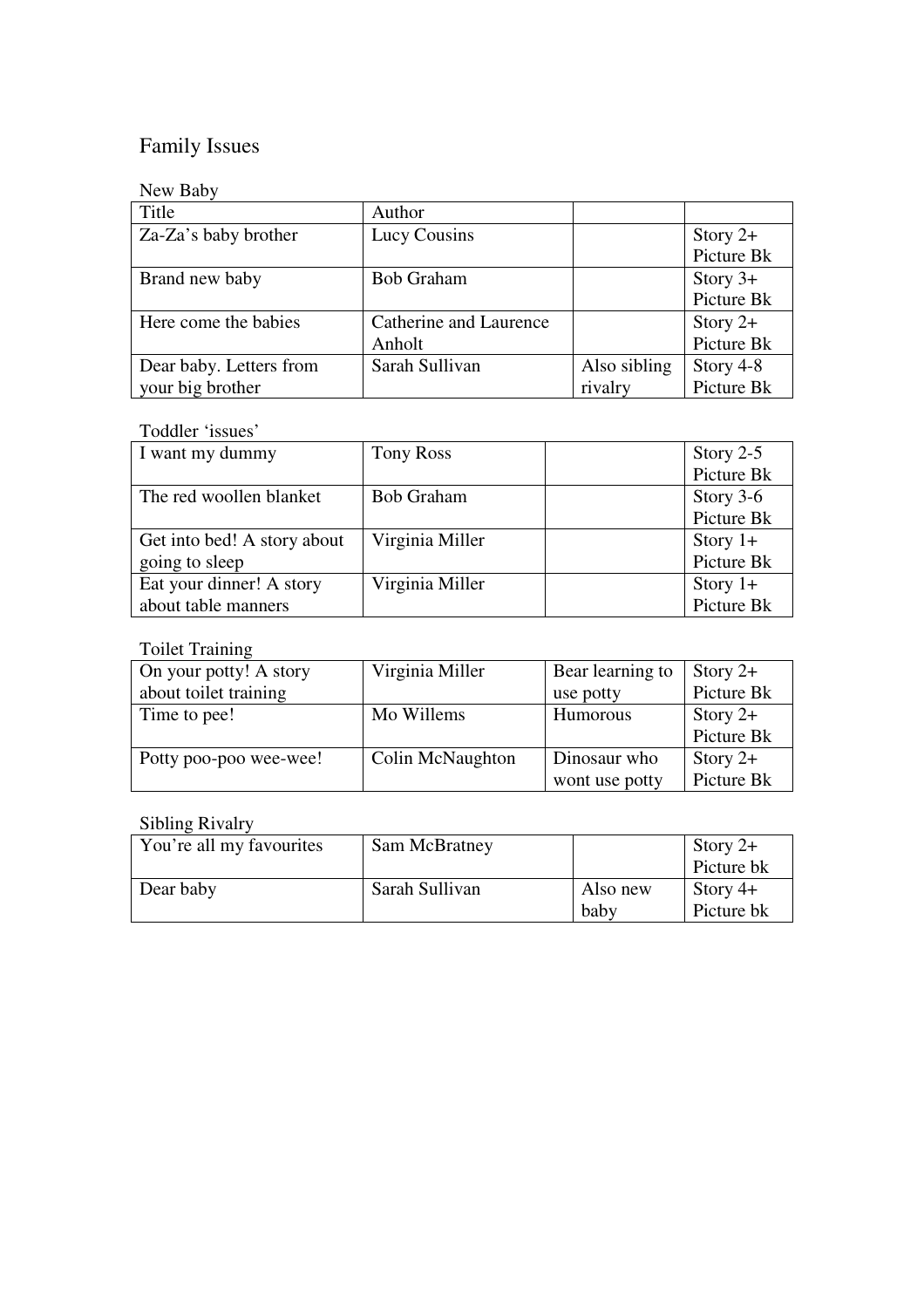Adoption/Fostering/Stepfamilies

| My parents picked me! A | Pat Thomas and        |                      | Information |
|-------------------------|-----------------------|----------------------|-------------|
| first look at adoption  | Lesley Harker         |                      | $5+$        |
| Flora's family          | <b>Annette Aubrey</b> | Understanding        | Story $4+$  |
|                         |                       | adoption QED         | Picture bk  |
| Where I'd like to be    | Frances O'Roark       | Girl being shuttled  | Story $9+$  |
|                         | Dowell                | from one foster home |             |
|                         |                       | to another.          |             |
| Driftwood               | Cathy Cassidy         | Fostering            | Story $10+$ |
| Ruby Holler             | <b>Sharon Creech</b>  | Children's home.     | Story $10+$ |
|                         |                       | Fostering            |             |
| A brief chapter in my   | Dana Reinhardt        | Adopted girl meets   | Story $12+$ |
| impossible life         |                       | her birth mother.    |             |
| Georgie                 | <b>Malachy Doyle</b>  | Living in a home for | Story $12+$ |
|                         |                       | disturbed children   |             |
| Almost home             | Nora Raleigh          | Stepfamilies. Loss   | Story       |
|                         | <b>Baskin</b>         |                      | Teens       |

#### Divorce

| There for you     | <b>Annette Aubrey</b> | Understanding      | Story $4+$   |
|-------------------|-----------------------|--------------------|--------------|
|                   |                       | divorce QED        | Picture bk   |
| Family survival   | Jan Clark             | Step families      | Information  |
|                   |                       |                    | $5 - 8$      |
| Two homes         | <b>Claire Masurel</b> | Small child living | Story $2+$   |
|                   |                       | in two homes       | Picture bk   |
| Two of everything | <b>Babette Cole</b>   | Humorous           | Story $5+$   |
|                   |                       |                    | Picture bk   |
| The suitcase kid  | Jacqueline Wilson     | Ten year old girl  | Story $8-12$ |
|                   |                       |                    |              |

## Dysfunctional families

| Any Joey title   | <b>Jack Gantos</b> | Flawed adults Alcoholism         | Story       |
|------------------|--------------------|----------------------------------|-------------|
|                  |                    | Divorce. Also ADHD               | $10+$       |
| Up on cloud nine | Anne Fine          | Boy who 'falls' from an upstairs | Story $11+$ |
|                  |                    | window. Parents preoccupied.     |             |
|                  |                    | Also Friendship btw boys.        |             |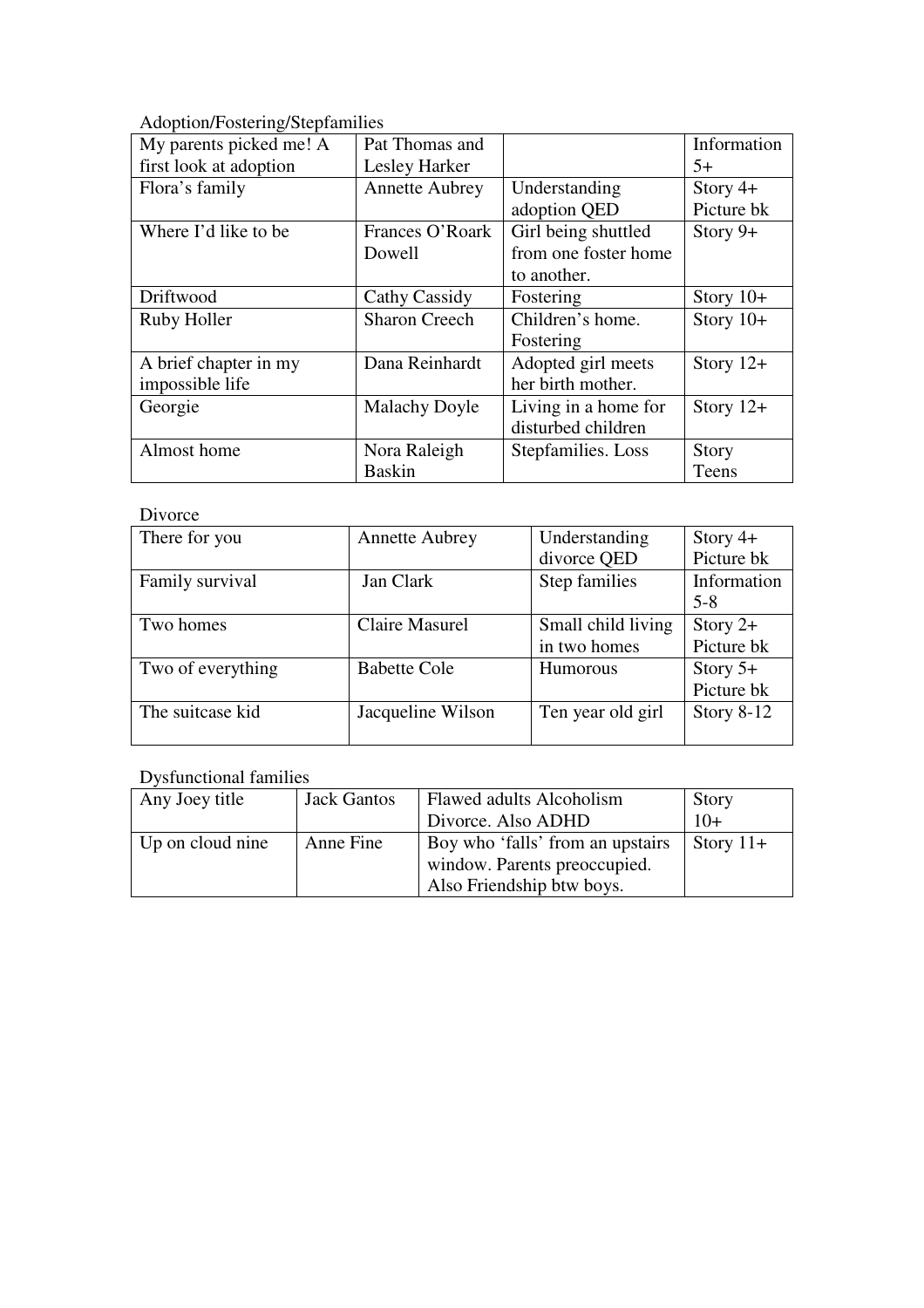# Health Issues

### Illness

| The secret C. Straight     | Julie A. Stokes    |                    | Information |
|----------------------------|--------------------|--------------------|-------------|
|                            |                    |                    |             |
| talking about cancer       |                    |                    | $5+$        |
| Why Mum? A small child     | Catherine Thornton | Mother talks to    | Information |
| dealing with a big problem |                    | her son about her  | and Story   |
|                            |                    | breast cancer      | $7+$        |
| Cancer                     | Kirsten Lamb       | For older children | Information |
|                            |                    | Fact book          | Teens       |
| Why, Charlie Brown, why?   | Charles M. Schulz  | Leukaemia          | Story $8+$  |
| A story about what happens |                    |                    |             |
| when a friend is very ill  |                    |                    |             |
| When someone has a very    | Marge Heegaard     | For adult to work  | Information |
| serious illness            |                    | thro with child    | $8 - 12$    |

| Death                       |               |                             |                   |
|-----------------------------|---------------|-----------------------------|-------------------|
| I miss you. A first look at | Pat Thomas    | Grandmother/General         | Information       |
| death                       |               |                             | $4 - 8$           |
| Remembering Mum.            | Gina Perkins  | A look at everyday life     | True story        |
|                             | and Leon      | for father and 2 sons after | $4 - 10$          |
|                             | Morris        | the death of their mother   |                   |
| Her mother's face           | Roddy Doyle   | A girl's mother died        | Story $4-10$      |
|                             |               | when she was very young     | Picture bk        |
| It isn't easy               | Margaret      | Life of young boy after     | <b>Story 5-10</b> |
|                             | Connolly      | his brother dies in a car   | Picture bk        |
|                             |               | accident                    |                   |
| All shining in the Spring.  | Siobhan       | Baby who dies at birth      | Story             |
| The story of a baby who     | Parkinson     |                             | $6 - 9$           |
| died                        |               |                             |                   |
| A place in my heart         | Annette       | Grandfather                 | Story 4-8         |
|                             | Aubrey        |                             | Picture bk        |
| When people die             | Sarah Levette |                             | Information       |
|                             |               |                             | book $7+$         |
| 35 Kilos of hope            | Anna Gavalda  | Grandfather                 | Story $10+$       |
| The thing with Finn         | Tom Kelly     | Death of twin brother       | Story             |
|                             |               |                             | 10/teen           |
| What every girl (except     | Nora Raleigh  | Girl coming of age          | Story             |
| me) knows                   | <b>Baskin</b> | without mother who died     | Teens             |
|                             |               | when she was a baby.        |                   |
| Red sky in the morning      | Elizabeth     | Brother born with           | Story             |
|                             | Laird         | hydrocephalus. Brother      | Teens             |
|                             |               | dies in the story.          |                   |
| Death in a nut              | Eric Madden   | Humorous look at the        | Story $6+$        |
|                             |               | necessity of death          | Picture Bk        |
| See ya, Simon               | David Hill    | Nathan's friend Simon       | <b>Story</b>      |
|                             |               | has muscular dystrophy.     | $10+$ /Teens      |
|                             |               |                             |                   |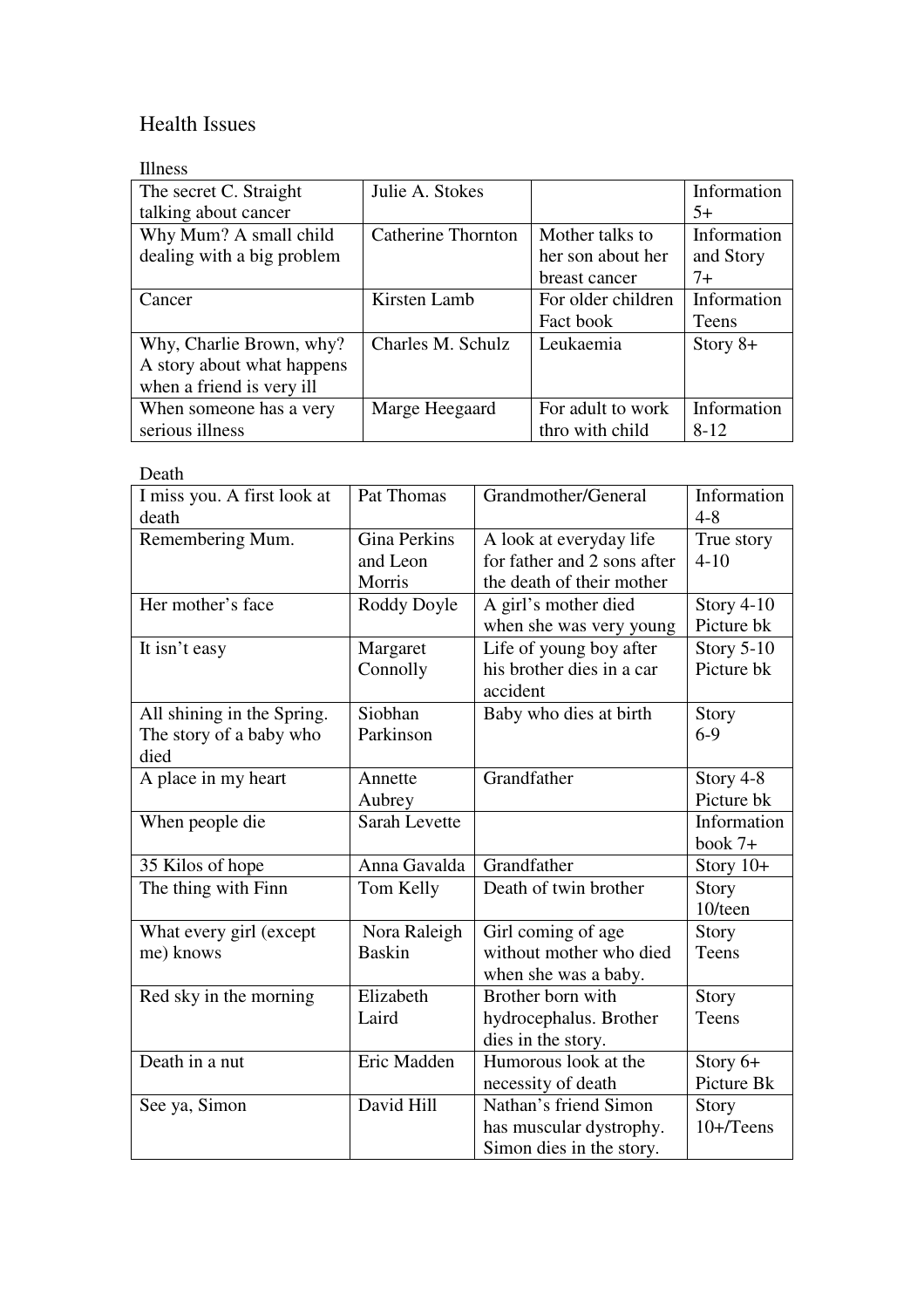# Disability

### General

| Don't call me special. A     | Pat Thomas         | First look at children with | Information  |
|------------------------------|--------------------|-----------------------------|--------------|
| first look at disability     |                    | various disabilities.       | Picture      |
|                              |                    |                             | Book $4+$    |
| Views from our shoes.        | Donald             | Siblings age 4-18 of        | Information  |
| Growing up with a brother    | Meyer (ed.)        | children with various       | 9+           |
| or sister with special needs |                    | special needs.              |              |
| Saffy's angel                | Hilary             | Girl in wheelchair          | Story $10+$  |
|                              | McKay              |                             |              |
| Susan laughs                 | Jeanne             | Girl in wheelchair          | Story $4+$   |
|                              | Willis             |                             | Picture bk   |
| Face                         | Benjamin           | 15 year old boy with        | Story        |
|                              | Zephaniah          | facial scars.               | Teens 12+    |
| A different life             | Lois Keith         | Teenage girl who            | <b>Story</b> |
|                              |                    | becomes wheelchair user     | Teen         |
| See ya, Simon                | David Hill         | Nathan's friend Simon       | Story        |
|                              |                    | has muscular dystrophy.     | $10+$ /Teens |
|                              |                    | Simon dies in the story.    |              |
| The Willow Man               | <b>Sue Purkiss</b> | Effects of a serious        | Story        |
|                              |                    | illness (sister has a       | $10+$        |
|                              |                    | stroke) on family life.     |              |
| Red sky in the morning       | Elizabeth          | Brother born with           | Story        |
|                              | Laird              | hydrocephalus. Brother      | Teens        |
|                              |                    | dies in the story.          |              |

### Blindness/Visual Impairment

| Being blind.        | Peter White      | Author is blind.  | Information |
|---------------------|------------------|-------------------|-------------|
| Think about series. |                  |                   | $8+$        |
| <b>Bumposaurus</b>  | Penny McKinlay   | Dinosaur who      | Story $4+$  |
|                     |                  | needs glasses     | Picture bk  |
| Dan and Diesel      | Charlotte Hudson | Boy and his guide | Story $5+$  |
|                     |                  | dog               | Picture bk  |
| The silver donkey   | Sonya Hartnett   | Blind soldier in  | Story       |
|                     |                  | WW1               | $8+$        |

# Cerebral Palsy

| Stoner and Spaz   | Ron Koertge | Drug abuse and       | Story |
|-------------------|-------------|----------------------|-------|
|                   |             | cerebral palsy       | $12+$ |
| Margaux with an X | Ron Koertge | Friend has cerebral  | Story |
|                   |             | palsy. Dysfunctional | Teens |
|                   |             | family               |       |

# Cystic Fibrosis

| <b>Cystic Fibrosis explained</b> | Eleanor Walsh | <b>CF</b> explained for | $6-12$ |
|----------------------------------|---------------|-------------------------|--------|
| for children                     |               | children by two         |        |
|                                  |               | children aged 6 and     |        |
|                                  |               | 10 years.               |        |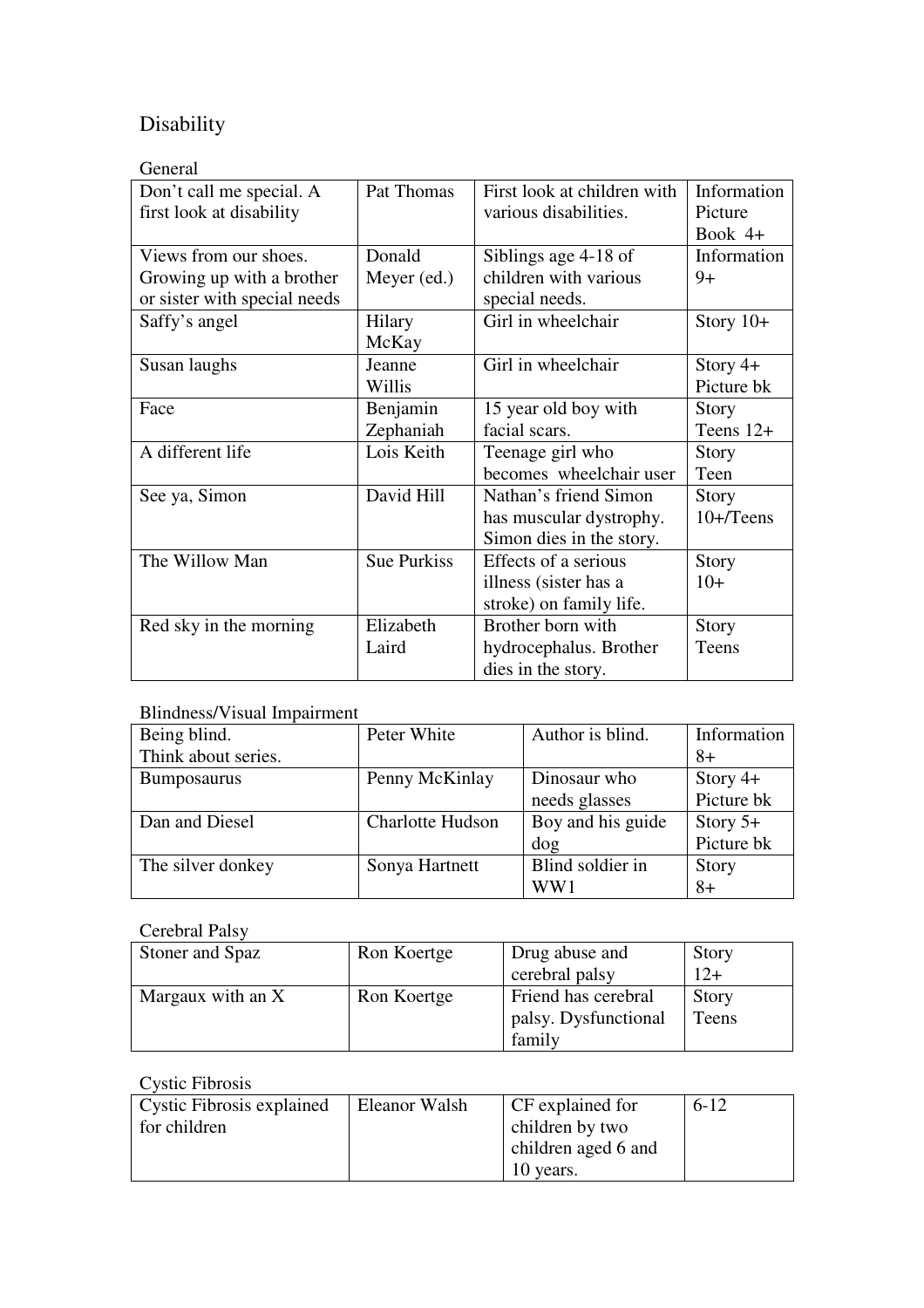| Explaining cystic fibrosis | Jillian Powell | Fact book. Part of the Information<br>'Explaining' series | 9-12 |
|----------------------------|----------------|-----------------------------------------------------------|------|
|                            |                |                                                           |      |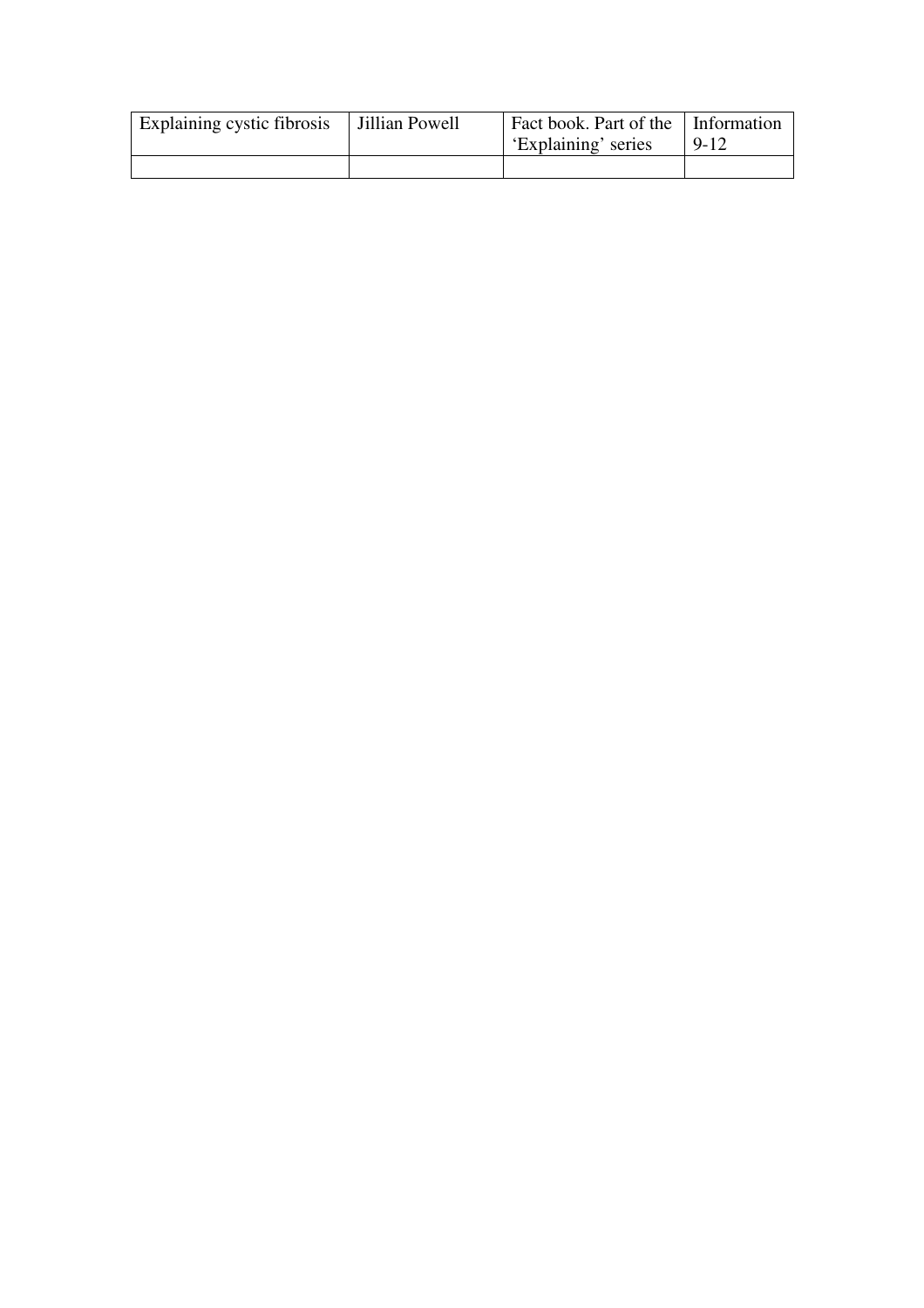Deafness/Hearing Impairment

| A birthday for Ben  | Kate Gaynor                | Main character wears  | Story $5+$   |
|---------------------|----------------------------|-----------------------|--------------|
|                     |                            | hearing aid           | Picture Bk   |
| Being deaf.         | Maggie Wooley              | Author is deaf.       | Information  |
| Think about series. |                            |                       | $9+$         |
| My friend is deaf   | Anna Levene                | Clear facts about     | Information  |
|                     |                            | deafness told simply. | 8+           |
| Read my lips        | <b>Jana Novotny Hunter</b> | Teenage girl who is   | <b>Story</b> |
|                     |                            | deaf                  | Teen $12+$   |
| Moonbird            | Joyce Dunbar               | Five year old boy who | Story $5+$   |
|                     |                            | is deaf               | Picture bk   |
| Dovey Coe           | Frances O'Roark            | Brother of main       | <b>Story</b> |
|                     | Dowell                     | character is deaf     | Teen $12+$   |
| The Listener        | Elizabeth Laird            | Girl in story is deaf | Graffix      |
|                     |                            |                       | $10+$        |

### Diabetes

| My friend has diabetes | Anna Levene | Clear facts about     | Information |
|------------------------|-------------|-----------------------|-------------|
|                        |             | diabetes told simply. |             |

### Epilepsy

| ------                 |             |                       |             |
|------------------------|-------------|-----------------------|-------------|
| My friend has epilepsy | Anna Levene | Clear facts about     | Information |
|                        |             | epilepsy told simply. |             |

## Mental illness

| My mum is from planet | <b>Gwyneth Rees</b> | Mother of main  | <b>Story</b> |
|-----------------------|---------------------|-----------------|--------------|
| Pluto                 |                     | character has a | $10+$        |
|                       |                     | mental illness  |              |

### ME/CFS

| This strange new life | Rachel Anderson | Family affected by      | <b>Story</b> |
|-----------------------|-----------------|-------------------------|--------------|
|                       |                 | severe Chronic          | Teen         |
|                       |                 | <b>Fatigue Syndrome</b> |              |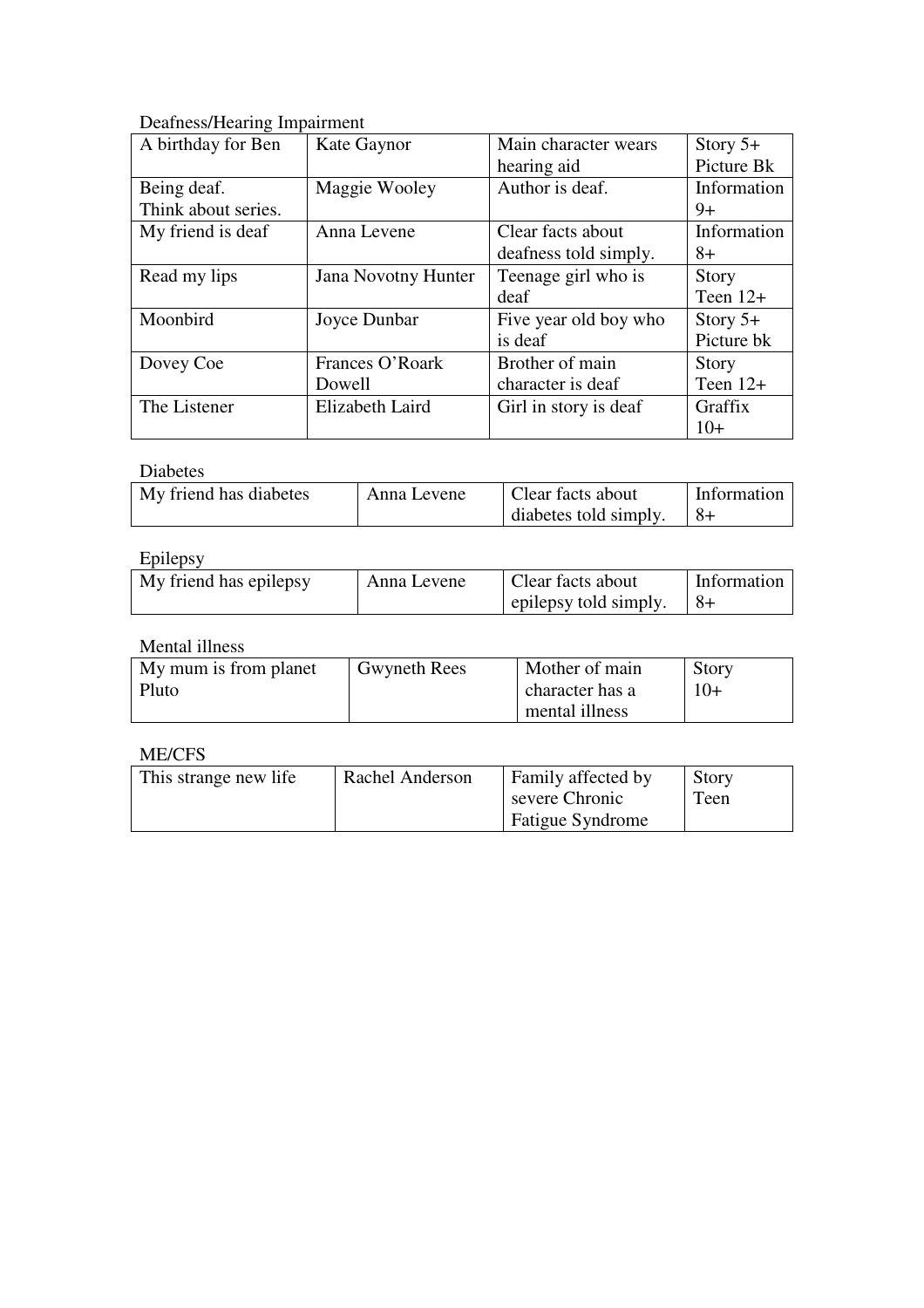# Special needs

# ADHD

| Learn to slow down and    | Kathleen G. Nadeau | Practical tips, day  | Information  |
|---------------------------|--------------------|----------------------|--------------|
| pay attention. A book for | Ellen B. Dixon     | to day help.         | $6 - 11$     |
| kids about ADHD.          |                    |                      |              |
| Eukee the jumpy elephant  | Clifford L. Corman | Eukee the elephant   | Story 4-8    |
|                           |                    | is diagnosed ADD     | Picture bk   |
| Zak has ADHD              | Jenny Leigh        | Zak the Zebra is     | Story $5+$   |
|                           |                    | diagnosed with       | Picture bk   |
|                           |                    | ADHD.                |              |
| Joey Pigza loses control  | <b>Jack Gantos</b> | Main character has   | Story        |
|                           |                    | attention disorder – | $10+$        |
|                           |                    | also dysfunctional   |              |
|                           |                    | family               |              |
| Joey Pigza swallowed the  | <b>Jack Gantos</b> | As above             | <b>Story</b> |
| key                       |                    |                      | $10+$        |
| What would Joey do?       | <b>Jack Gantos</b> | As above             | <b>Story</b> |
|                           |                    |                      | $10+$        |

### Asperger Syndrome

| Lisa and the lace maker.    | Kathy         | Mystery is solved   | Story $8+$      |
|-----------------------------|---------------|---------------------|-----------------|
| An Asperger adventure       | Hoopmann      | by Lisa who has AS  |                 |
| Tobin learns to make        | Diane Murrell | Difficulties faced  | Story $5-8$     |
| friends.                    |               | by children with AS | Picture bk      |
|                             |               | and similar in      |                 |
|                             |               | making friends      |                 |
| The curious incident of the | Mark Haddon   | Teenage boy who     | <b>Story</b>    |
| dog in the night-time       |               | has AS.             | Teen            |
| The London Eye mystery      | Siobhan Dowd  | Main character,     | <b>Story</b>    |
|                             |               | Ted, has AS.        | Teens           |
| Freaks, Geeks and           | Luke Jackson  | Biographical        | Information     |
| Asperger Syndrome. A        |               | account by 13yr old | Teens, parents, |
| user guide to adolescence   |               | boy with AS.        | teachers.       |

## Autism

| Everybody is different. A     | Fiona Bleach       | For friends or     | Information |
|-------------------------------|--------------------|--------------------|-------------|
| book for young people who     |                    | siblings of        | $8 - 13$    |
| have brothers or sisters with |                    | someone with       |             |
| autism.                       |                    | autism.            |             |
| Play with me. Including       | Isabel Cottinelli  | Problems that      | Story $6+$  |
| children with autism in       | Telmo              | may occur in       |             |
| mainstream primary schools.   |                    | primary schools    |             |
| My special brother Rory       | Ellie Fairfoot and | Girl whose         | Story 4-7   |
|                               | Jenny Mayne        | brother has autism |             |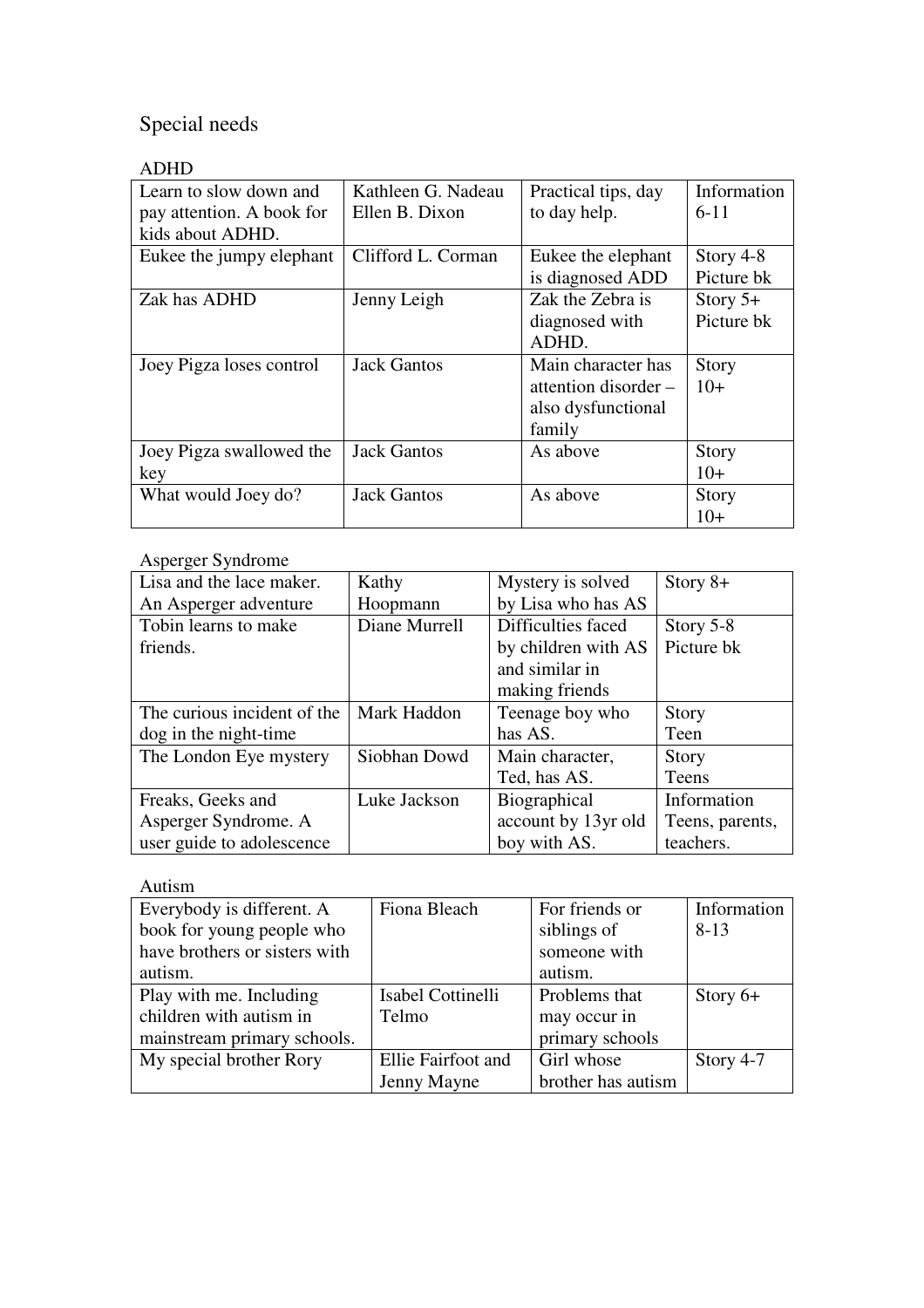| Autistic planet          | Jennifer Elder | A girl with autism | Story $6+$   |
|--------------------------|----------------|--------------------|--------------|
|                          |                | describes her      | Picture Bk   |
|                          |                | world.             |              |
| My brother Sammy         | Becky Edwards  | Boy comes to       | Story $5+$   |
|                          | and David      | terms with his     | Picture      |
|                          | Armitage       | brother who has    | book         |
|                          |                | autism             |              |
| Al Capone does my shirts | Gennifer       | Sister with autism | Story $12+$  |
|                          | Choldenko      |                    |              |
| Looking after Louis      | Lesley Ely     | School boy with    | Story $6-10$ |
|                          |                | autism             | Picture Bk   |

### Down's Syndrome

| Victoria's day          | Maria de Fatima | Factual. Young | Information |
|-------------------------|-----------------|----------------|-------------|
|                         | Campos          | children.      | $.5+$       |
| Bobby, Charlton and the | Sophie Smiley   | Brother with   | Story       |
| mountain                |                 | Down's         | $5+$        |
|                         |                 | syndrome       |             |

# Dyslexia

| Brian has dyslexia   | Jenny Leigh | <b>Brian the Bear is</b><br>diagnosed with<br>dyslexia. | Story and<br>Information |
|----------------------|-------------|---------------------------------------------------------|--------------------------|
| Dyslexia. Talking it | Althea      | <b>Explanatory resource.</b>                            | Information              |
| through series       |             | Excellent starting point.                               | -6+                      |

# Dyspraxia

| Stephen Harris in trouble. | Tim Nichol | Boy with dyspraxia       | Story $10+$ |
|----------------------------|------------|--------------------------|-------------|
| A dyspraxia drama in       |            | about to start secondary |             |
| several clumsy acts.       |            | school.                  |             |
| My friend has dyspraxia    | Nicola     | Information on           | Information |
|                            | Edwards    | dyspraxia told simply.   | $8+$        |

# Other Issues

#### Abuse

| ------                |              |              |       |
|-----------------------|--------------|--------------|-------|
| Claiming Georgia Tate | Gigi Amateau | Sexual abuse | Story |
|                       |              |              |       |

### Drugs

| Down the rabbit hole | Peter Abrahams | References     | <b>Story</b> |
|----------------------|----------------|----------------|--------------|
|                      |                | drugs          | $10+$        |
| Stoner and Spaz      | Ron Koertge    | Drug abuse and | Story        |
|                      |                | cerebral palsy |              |